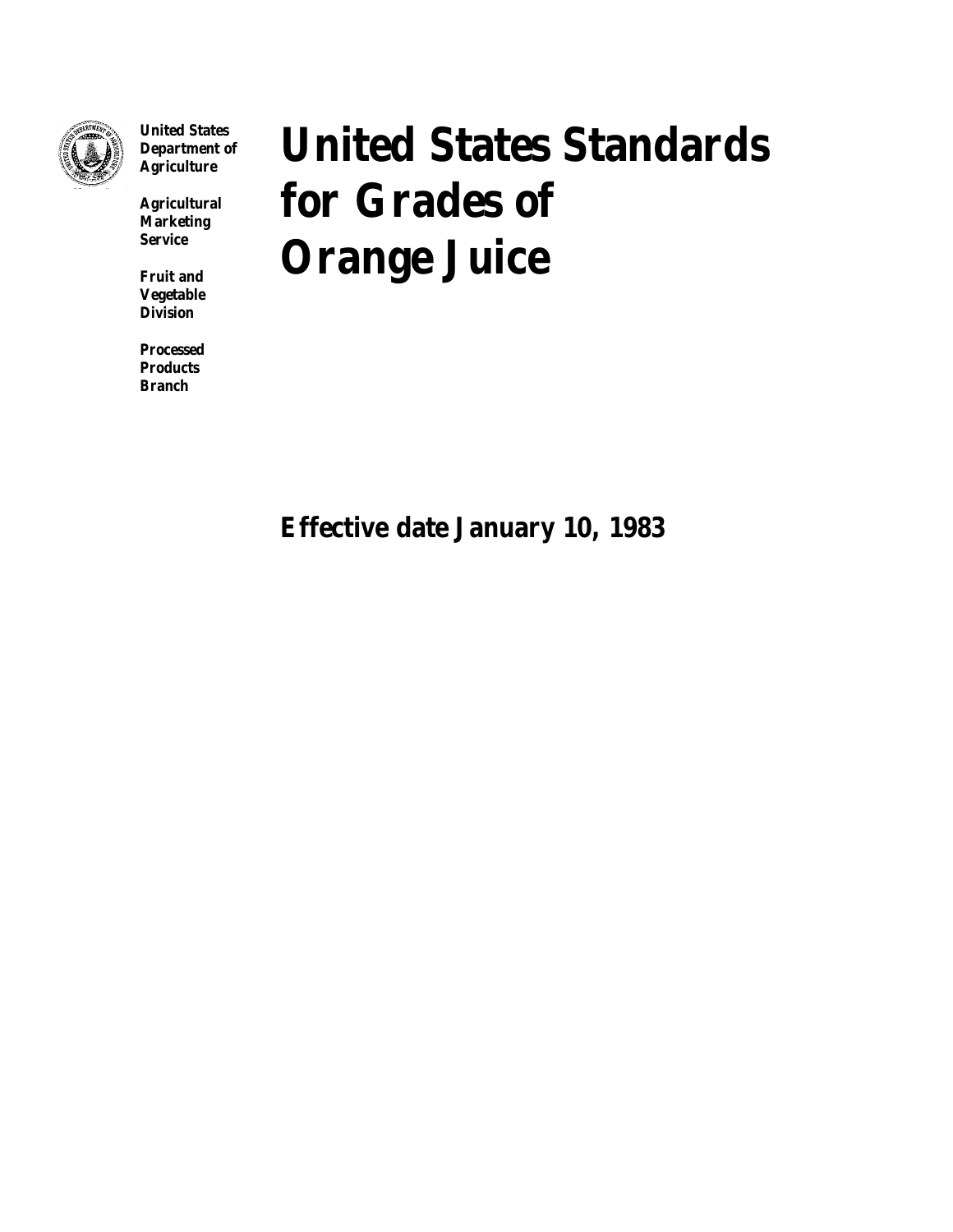This is the first issue of the United States Standards for Grades of Orange Juice combining all the previously issued orange juice standards. This issue includes grade standards for reduced acid frozen concentrated orange juice. The following standards are superseded: the United States Standards for Grades of Canned Orange Juice (Eighth Issue, as amended, July 1, 1969); the United States Standards for Grades of Frozen Concentrated Orange Juice (Fourth Issue, as amended, September 21, 1968); the United States Standards for Grades of Concentrated Orange Juice for Manufacturing (Third Issue, November 17, 1964); the United States Standards for Grades of Canned Concentrated Orange Juice (Fourth Issue, as amended, September 21, 1968); the United States Standards for Grades of Dehydrated Orange Juice (First Issue, as amended, September 21, 1968); the United States Standards for Grades of Pasteurized Orange Juice (First Issue, as amended, July 1, 1969); and the United States Standards for Grades of Orange Juice from Concentrate (First Issue, as amended, July 1, 1969). This issue was published in the **FEDERAL REGISTER** of December 10, 1982 (47 FR 55455) to become effective January 10, 1983.

Voluntary U.S. grade standards are issued under the authority of the Agricultural Marketing Act of 1946, which provides for the development of official U.S. grades to designate different levels of quality. These grade standards are available for use by producers, suppliers, buyers, and consumers. As in the case of other standards for grades of processed fruits and vegetables, these standards are designed to facilitate orderly marketing by providing a convenient basis for buying and selling, for establishing quality control programs, and for determining loan values.

The standards also serve as a basis for the inspection and grading of commodities by the Federal inspection service, the only activity authorized to approve the designation of U.S. grades as referenced in the standards, as provided under the Agricultural Marketing Act of 1946. This service, available as on-line (in-plant) or lot inspection and grading of all processed fruit and vegetable products, is offered to interested parties, upon application, on a fee-for-service basis. The verification of some specific recommendations, requirements, or tolerances contained in the standards can be accomplished only by the use of on-line inspection procedures. In all instances, a grade can be assigned based on final product factors or characteristics.

In addition to the U.S. grade standards, grading manuals or instructions for inspection of several processed fruits and vegetables are available upon request for a nominal fee. These manuals or instructions contain detailed interpretations of the grade standards and provide step-by-step procedures for grading the product.

Grade standards are issued by the United States Department of Agriculture (USDA) after careful consideration of all data and views submitted, and the USDA welcomes suggestions which might aid in improving the standards in future revisions. Comments may be submitted to, and copies of standards and grading manuals obtained from:

> Chief, Processed Products Branch Fruit and Vegetable Division, AMS U.S. Department of Agriculture P.O. Box 96456, Rm. 0709, So. Bldg. Washington, D.C. 20090-6456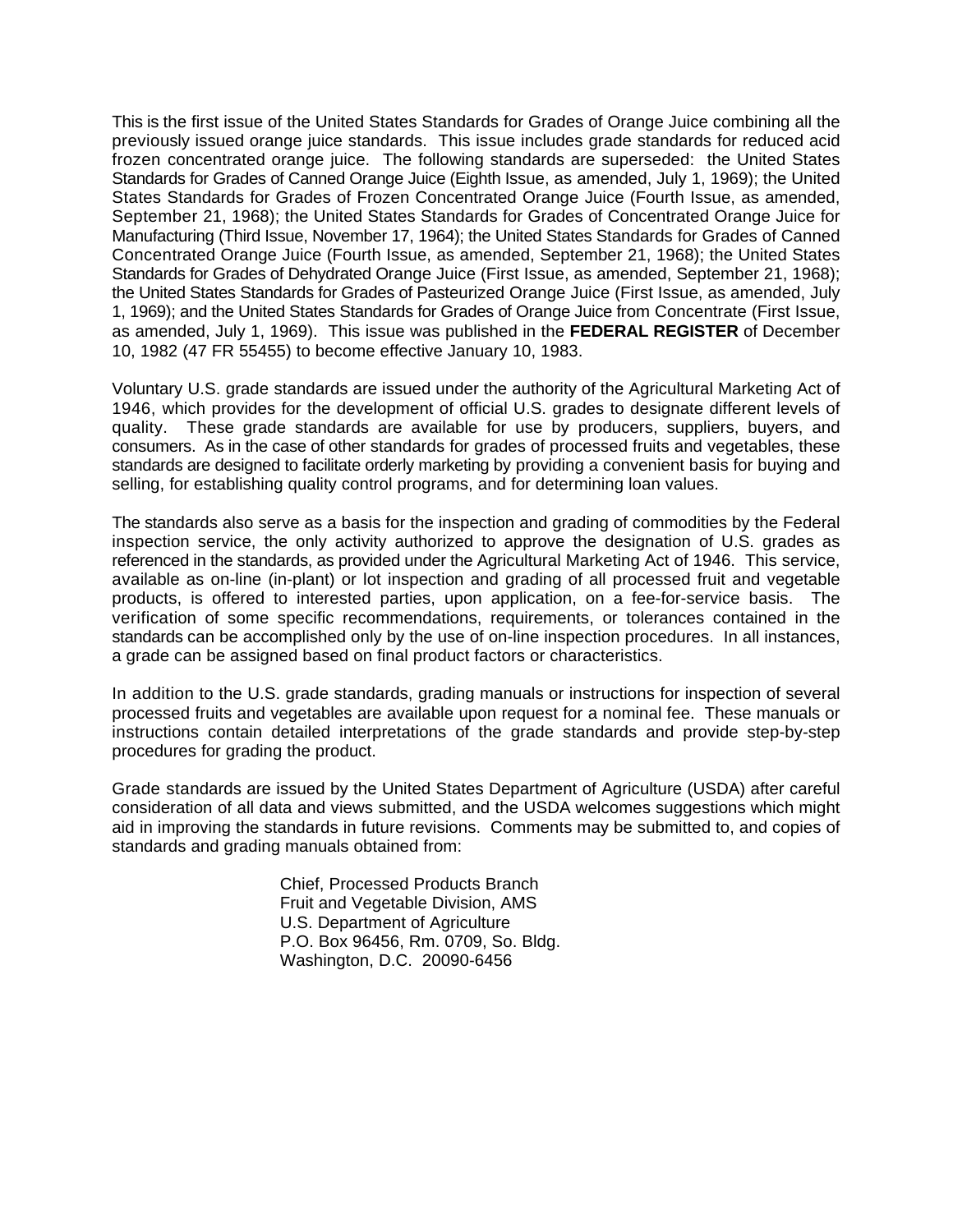| <b>Section</b> |                                                                                                                           | Page No. |  |
|----------------|---------------------------------------------------------------------------------------------------------------------------|----------|--|
| §52.1551       |                                                                                                                           |          |  |
| §52.1552       |                                                                                                                           |          |  |
| §52.1553       |                                                                                                                           |          |  |
| §52.1554       |                                                                                                                           |          |  |
| §52.1555       |                                                                                                                           |          |  |
| §52.1556       |                                                                                                                           |          |  |
| §52.1557       |                                                                                                                           |          |  |
| §52.1558       |                                                                                                                           |          |  |
| §52.1559       |                                                                                                                           |          |  |
| Authority:     | Agricultural Marketing Act of 1946, Secs. 203, 205, 60 Stat. 1087, as<br>amended, 1090, as amended (7 U.S.C. 1622, 1624). |          |  |

Note: Compliance with the provisions of these standards shall not excuse failure to comply with the provisions of the Federal Food, Drug, and Cosmetic Act, or with applicable State laws and regulations.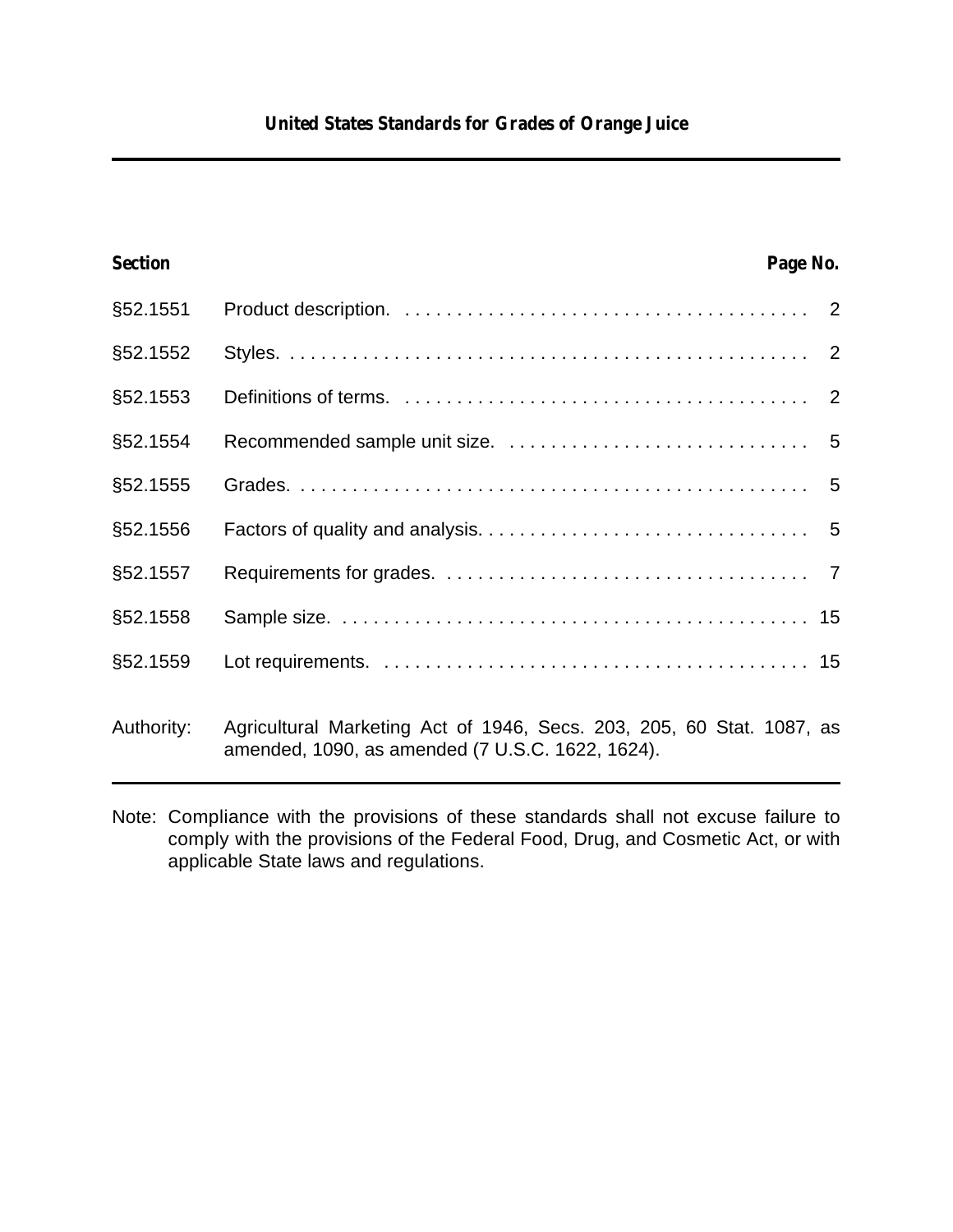## **§52.1551 Product description.**

- **(a)** For the purpose of these standards the following products are represented as defined in the Standards of Identity issued under the Federal Food, Drug, and Cosmetic Act.
	- **(1) Pasteurized orange juice** (21 CFR 146.140).
	- **(2) Canned orange juice** (21 CFR 146.141).
	- **(3) Orange juice from concentrate** (21 CFR 146.145).
	- **(4) Frozen concentrated orange juice** (21 CFR 146.146).
	- **(5) Reduced acid frozen concentrated orange juice** (21 CFR 146.148).
	- **(6) Canned concentrated orange juice** (21 CFR 146.150).
	- **(7) Concentrated orange juice for manufacturing** (21 CFR 146.153 and 21 CFR 146.154).
- **(b)** For the purpose of these standards the following product is not defined in the Standards of Identity issued under the Federal Food, Drug, and Cosmetic Act. The product is defined as follows:

**"Dehydrated orange juice"** is the product made from any of the products listed in paragraph (a) of this section. Optional functional ingredient(s) permissible under the Federal Food, Drug, and Cosmetic Act may be used. The dehydrated orange juice is reduced to a suitable moisture content necessary for preservation.

## **§52.1552 Styles.**

- **(a)** Unsweetened.
- **(b)** Sweetened (not applicable to reduced acid frozen concentrated orange iuice).

## **§52.1553 Definitions of terms.**

In these U.S. Standards, unless otherwise required by the context, the following terms shall be construed, respectively, to mean: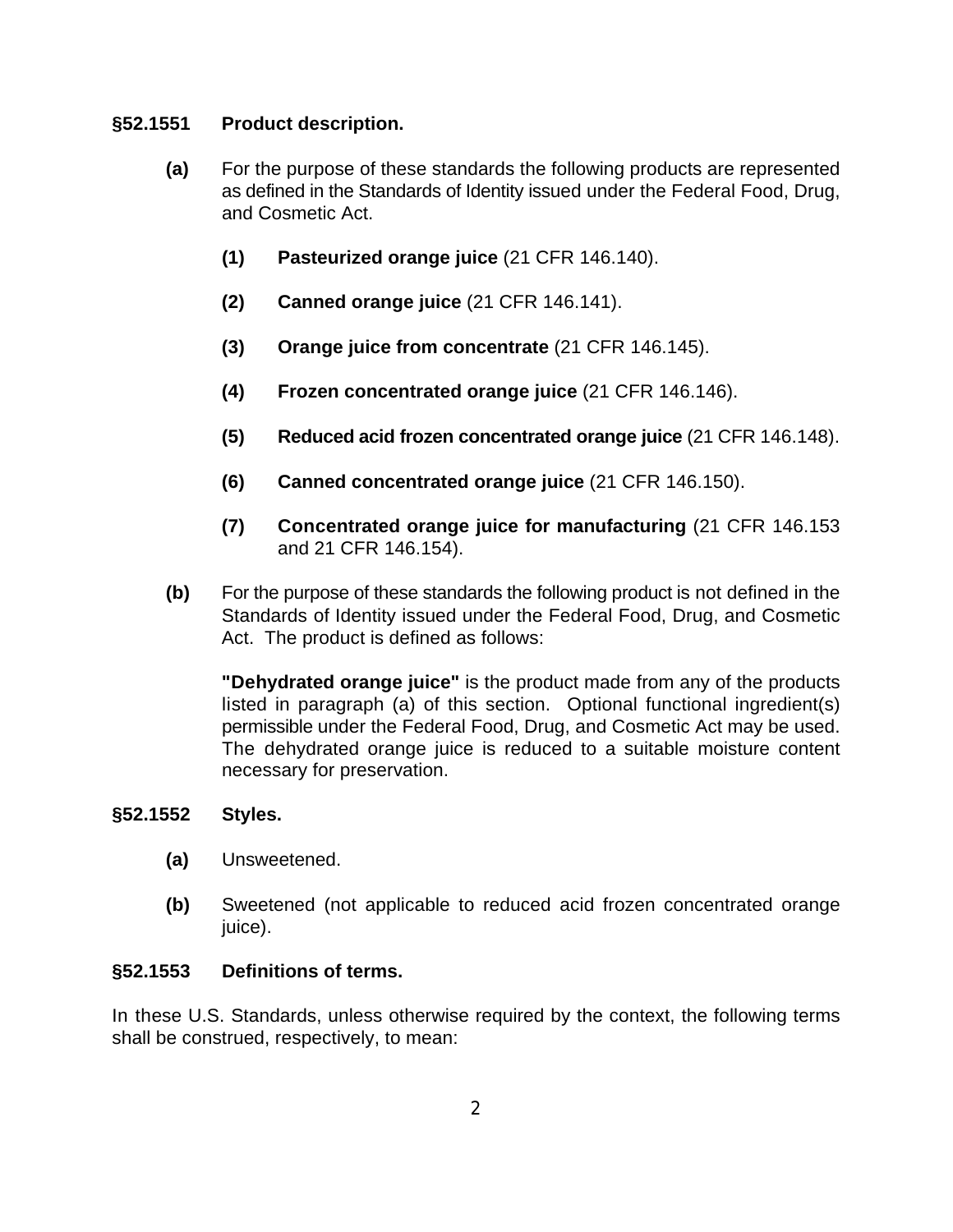- **(a) Acid**means the percent, by weight, of total acidity (calculated as anhydrous citric acid).
- **(b) Appearance** means the physical properties of orange juice which are evaluated by the human eye.
- **(c) Brix** means the total soluble solids as determined when tested with a Brix hydrometer and applying the applicable temperature correction. The Brix may be determined by any other method that gives equivalent results.
- **(d) Brix/acid ratio** means the ratio of the degrees Brix of the juice to the grams of anhydrous citric acid per 100 grams of the juice.
- **(e) Brix value** means the refractometric sucrose value determined in accordance with the **International Scale of Refractive Indices of Sucrose Solutions** and to which the applicable correction for acid is added. The Brix value is determined in accordance with the refractometric method outlined in the **Official Methods of Analysis of the Association of Official Analytical Chemists.**
- **(f) Brix value/acid ratio** means the ratio of the Brix value of the concentrate, in degrees Brix, to the grams of anhydrous citric acid per 100 grams of concentrate.
- **(g) Coagulation** means curdling of orange juice.
- **(h) Color.**

The color of the orange juice is evaluated by comparing the color of the juice with the USDA Orange Juice Color Standards as points of reference.

**(i) Color standards** means the official USDA Orange Juice Color Standards. The availability and procedure for using the color standards may be obtained from:

> Chief, Processed Products Branch Fruit and Vegetable Division, AMS U.S. Department of Agriculture P.O. Box 96456, Rm. 0709, So. Bldg. Washington, D.C. 20090-6456

Any device approved by the USDA which gives values equivalent to the USDA Color Standards may be used.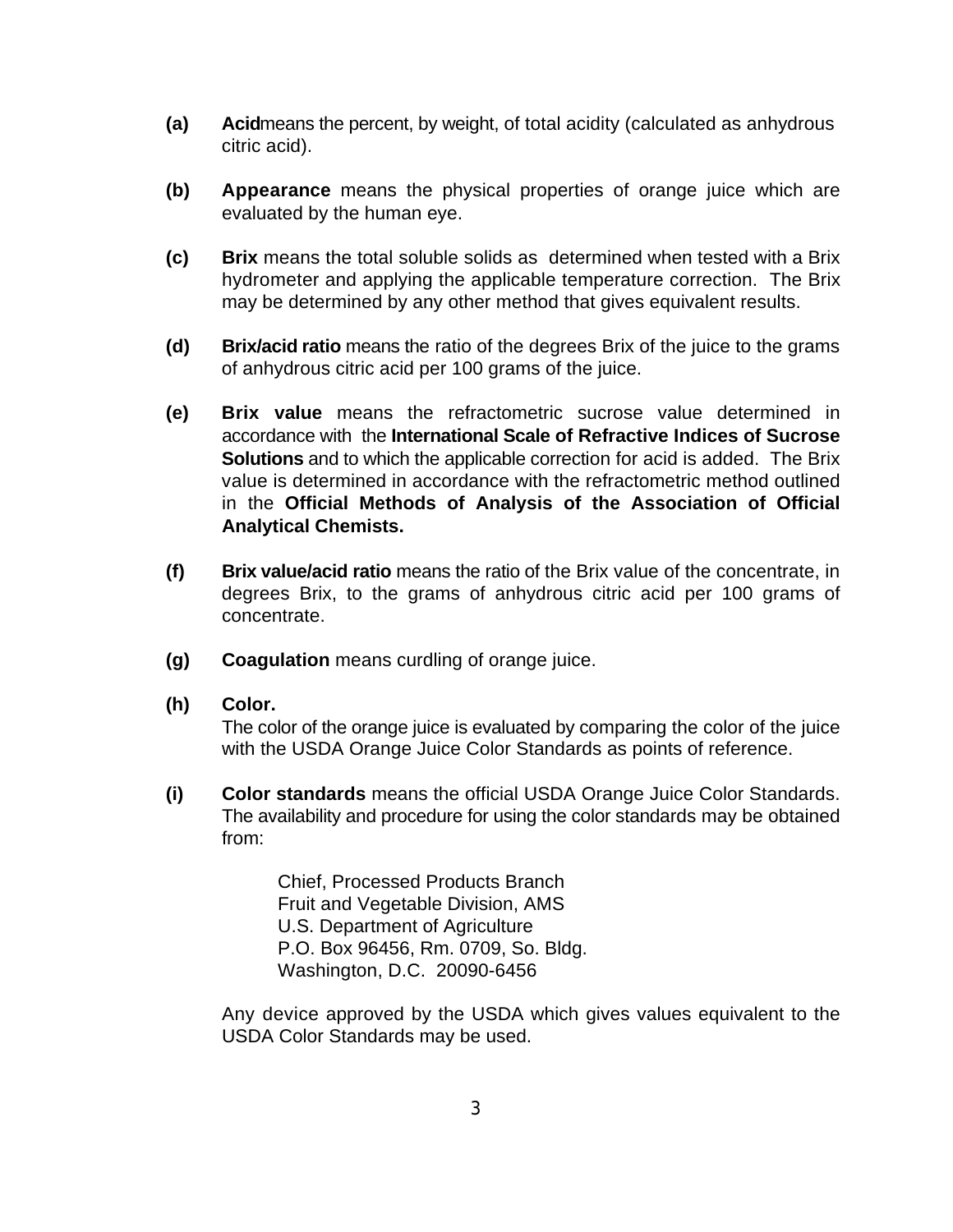- **(j) Defects** means juice cells, pulp, seeds or portions of seeds, specks, particles of membrane, core, peel, or any other distinctive features that adversely affect the appearance or drinking quality of the orange juice.
	- **(1) Practically free from defects** means defects in excess of that normally expected in orange juice are not present.
	- **(2) Reasonably free from defects** means the presence of defects does not seriously affect the appearance or drinking quality of the orange juice.
- **(k) Flavor.** The flavor is evaluated based upon characteristics normal to each type of product.
	- **(1) Very good flavor** means that the flavor is fine, distinct, and substantially typical of orange juice extracted from fresh mature sweet oranges and is free from off flavors of any kind.
	- **(2) Good flavor** means the flavor is similar to the flavor of juice extracted from fresh mature sweet oranges. The orange juice may be slightly affected by processing, packaging, or storage conditions.
	- **(3) Poor flavor** means orange juice that fails the requirements for **good flavor.**
- **(l) Reconstituted juice** means the product obtained by thoroughly mixing the concentrate with the amount of water prescribed on the label or other appropriate directions.
- **(m) Reconstitutes properly** means that, upon mixing with water, the concentrate dissolves readily and has no material coagulation or separation.
- **(n) Recoverable oil** means the volume of oil that may be recovered from orange juice as determined by the **Methods of Analysis of the Association of Official Analytical Chemists.**
- **(o) Sample unit** means a portion of orange juice selected for grading.
- **(p) Separation** means that the lighter suspended material rises and heavier suspended material sinks resulting in a zone of clear or transparent liquid.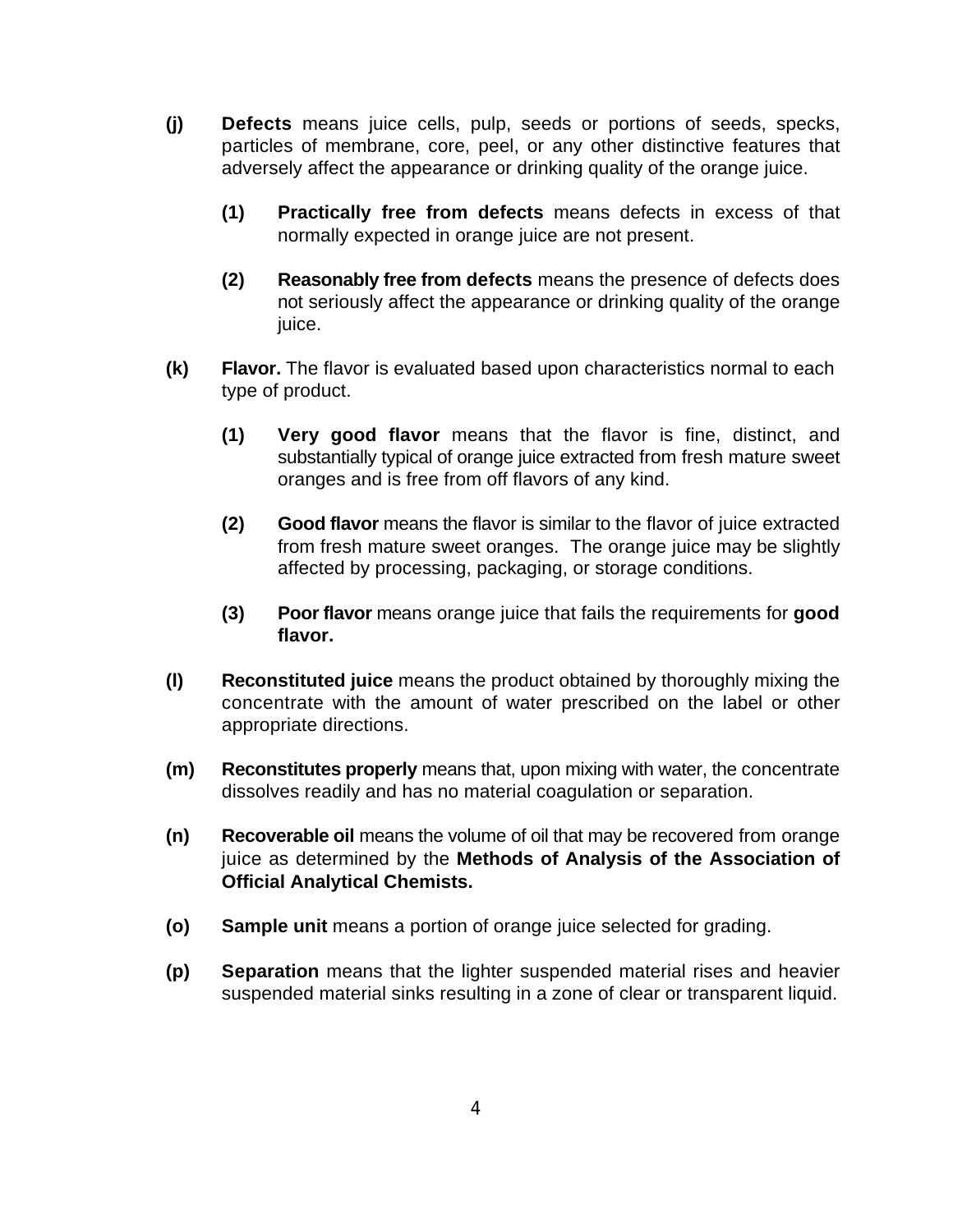## **§52.1554 Recommended sample unit size.**

The requirements for all factors of quality are based on the following:

- **(a)** The entire contents of a container;
- **(b)** A representative portion of the contents of a container;
- **(c)** Combination of the contents of two or more containers; or
- **(d)** A portion of unpacked product.

## **§52.1555 Grades.**

- **(a) U. S. Grade A** is the quality of orange juice that meets the applicable requirements of Tables I - VIII;
- **(b) U. S. Grade B** is the quality of orange juice that meets the applicable requirements of Tables I - VIII;
- **(c) Substandard**is the quality of orange juice that fails to meet the requirements for **Grade B.**

## **§52.1556 Factors of quality and analysis.**

The grade of a lot of product is based on observation and analysis of the orange juice for the following applicable quality and analytical factors:

## **(a) Quality:**

- **(1)** Appearance;
- **(2)** Coagulation;
- **(3)** Color;
- **(4)** Defects;
- **(5)** Flavor;
- **(6)** Reconstitution;
- **(7)** Separation; and
- **(8)** Total score points.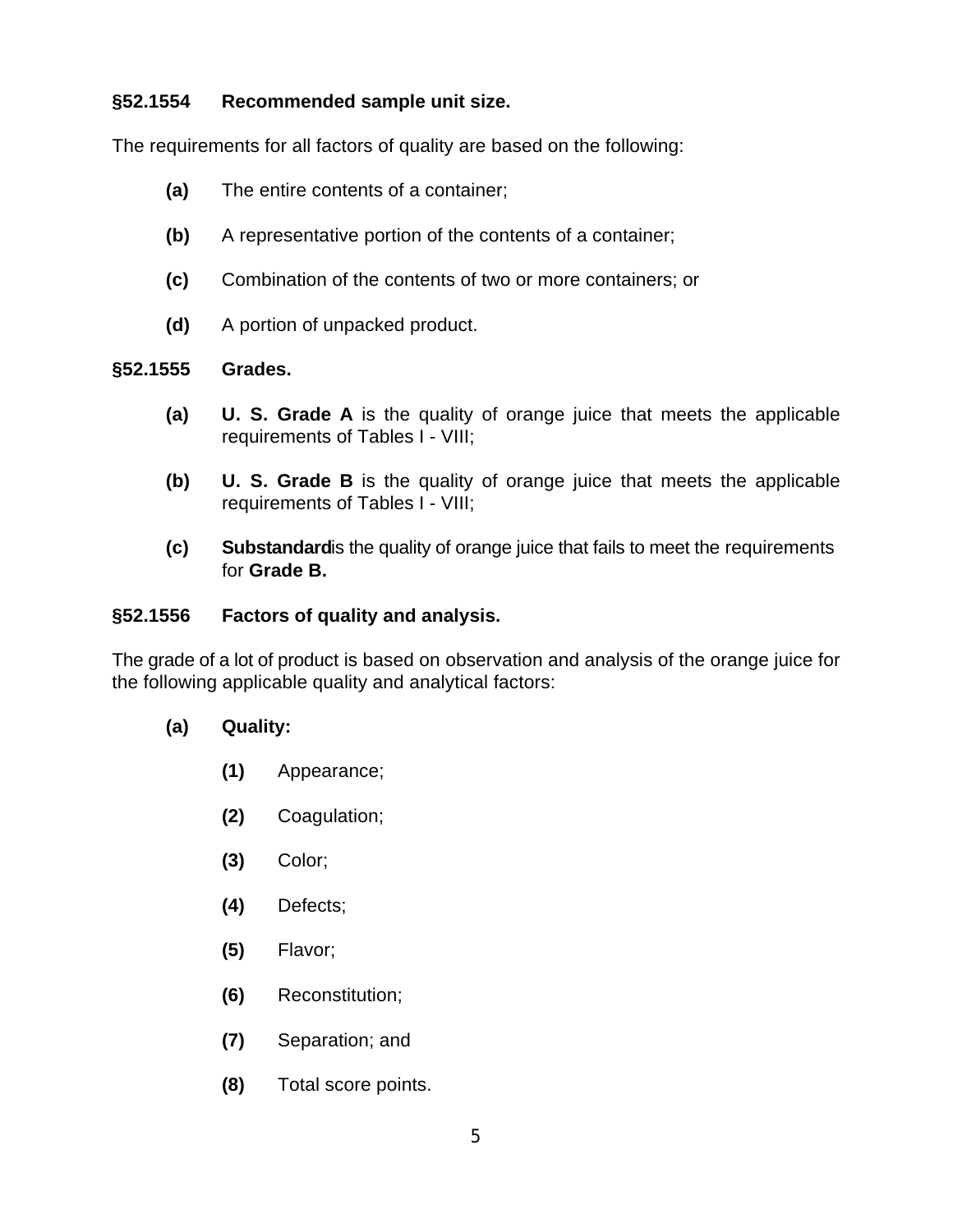# **(b) Analytical:**

- **(1)** Acid;
- **(2)** Brix measurement or Brix value measurements;
- **(3)** Brix/acid ratio or Brix value/acid ratio; and
- **(4)** Recoverable oil.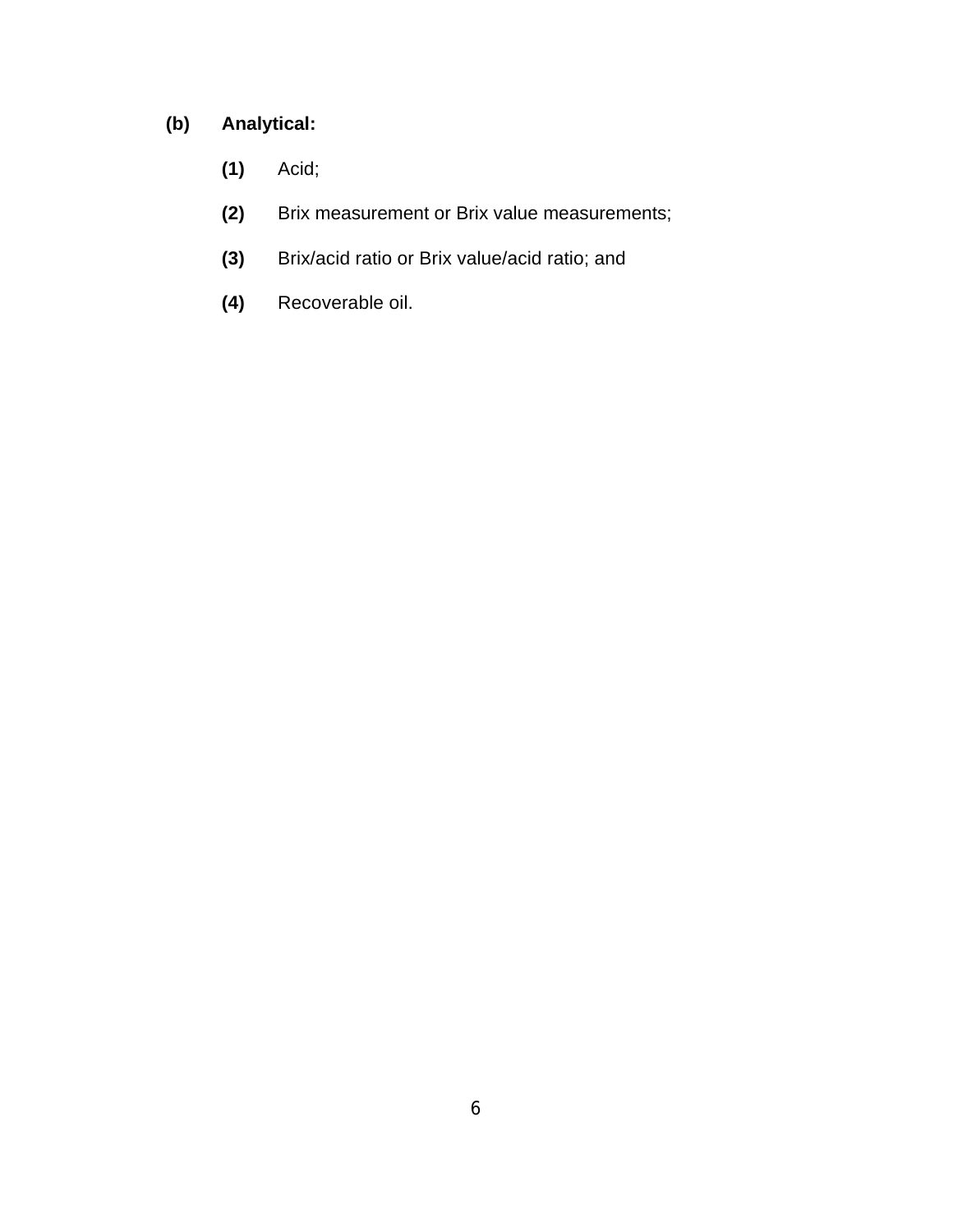# **§52.1557 Requirements for grades.**

| <b>Factors</b>                                    | <b>Grade A</b>                                                                          |                                                  |                   |                                           | <b>Grade B</b> |                                                                      |                                           |                   |  |  |
|---------------------------------------------------|-----------------------------------------------------------------------------------------|--------------------------------------------------|-------------------|-------------------------------------------|----------------|----------------------------------------------------------------------|-------------------------------------------|-------------------|--|--|
| <b>Quality:</b>                                   |                                                                                         |                                                  |                   |                                           |                |                                                                      |                                           |                   |  |  |
| Coagulation.                                      |                                                                                         | None.                                            |                   |                                           | Slight.        |                                                                      |                                           |                   |  |  |
| Color.                                            |                                                                                         | Good.<br>(Equal to or better than USDA<br>OJ 6.) |                   |                                           |                | Reasonably good.<br>(Not as good as USDA OJ 6, but<br>not off color. |                                           |                   |  |  |
| Score Points                                      |                                                                                         | $36 - 40.$                                       |                   |                                           |                | $32 - 35.$                                                           |                                           |                   |  |  |
| Defects.                                          |                                                                                         | Practically free.                                |                   |                                           |                |                                                                      | Reasonably free.                          |                   |  |  |
| Score Points                                      |                                                                                         | $18 - 20.$                                       |                   |                                           |                |                                                                      | $16 - 17.$                                |                   |  |  |
| Flavor.                                           |                                                                                         | Very good.                                       |                   |                                           | Good.          |                                                                      |                                           |                   |  |  |
| Score Points                                      |                                                                                         | $36 - 40.$                                       |                   |                                           |                | $32 - 35.$                                                           |                                           |                   |  |  |
| Total Score Points.                               |                                                                                         | Minimum - 90.                                    |                   |                                           | Minimum - 80.  |                                                                      |                                           |                   |  |  |
| Analytical:                                       | Unsweetened                                                                             |                                                  | Sweetened         |                                           | Unsweetened    |                                                                      | Sweetened                                 |                   |  |  |
| Brix:Minimum                                      | $10.5^\circ$                                                                            |                                                  | $10.5^\circ$      |                                           | $10.0^\circ$   |                                                                      | $10.5^\circ$                              |                   |  |  |
| <b>Brix/Acid Ratio</b>                            | Min                                                                                     | Max                                              | Min               | Max                                       | Min            | Max                                                                  | Min                                       | Max               |  |  |
| Brix < $11.5^\circ$                               | 10.5:1                                                                                  | 20.5:1                                           | .                 | $\alpha$ , $\alpha$ , $\alpha$ , $\alpha$ | 9.5:1          | 20.5:1                                                               | $\sim$ $\sim$ $\sim$ $\sim$ $\sim$        | .                 |  |  |
| Brix 11.5° or more.                               | 9.5:1                                                                                   | 20.5:1                                           | .                 | $\ldots$                                  | 9.5:1          | 20.5:1                                                               | $\alpha$ , $\alpha$ , $\alpha$ , $\alpha$ | .                 |  |  |
| Brix $< 15^\circ$                                 | $\mathcal{L}^{\mathcal{L}}$ , $\mathcal{L}^{\mathcal{L}}$ , $\mathcal{L}^{\mathcal{L}}$ | $\alpha$ , $\alpha$ , $\alpha$ , $\alpha$        | 12.5:1            | 20.5:1                                    | .              | $\alpha$ , $\alpha$ , $\alpha$ , $\alpha$                            | 12.5:1                                    | 20.5:1            |  |  |
| Brix 15° or more                                  | .                                                                                       | $\alpha$ , $\alpha$ , $\alpha$ , $\alpha$        | 9.5:1             | 20.5:1                                    | .              | $\alpha$ , $\alpha$ , $\alpha$ , $\alpha$                            | 9.5:1                                     | 20.5:1            |  |  |
| Acid (wt/100 g):                                  |                                                                                         |                                                  |                   |                                           |                |                                                                      |                                           |                   |  |  |
| California/ Arizona.                              | 0.70g                                                                                   | 1.40 <sub>g</sub>                                | 0.70 <sub>g</sub> | 1.40 <sub>g</sub>                         | 0.55g          | 1.55g                                                                | 0.60 <sub>g</sub>                         | 1.60g             |  |  |
| Outside California/<br>Arizona.                   | 0.60 <sub>g</sub>                                                                       | 1.40 <sub>q</sub>                                | 0.60 <sub>q</sub> | 1.40 <sub>q</sub>                         | 0.55g          | 1.55g                                                                | 0.60 <sub>q</sub>                         | 1.60 <sub>g</sub> |  |  |
| Recoverable Oil (percent<br>by volume): Maximum . | 0.035                                                                                   |                                                  | 0.035             |                                           | 0.055          |                                                                      | 0.055                                     |                   |  |  |

## **Table I - Canned Orange Juice**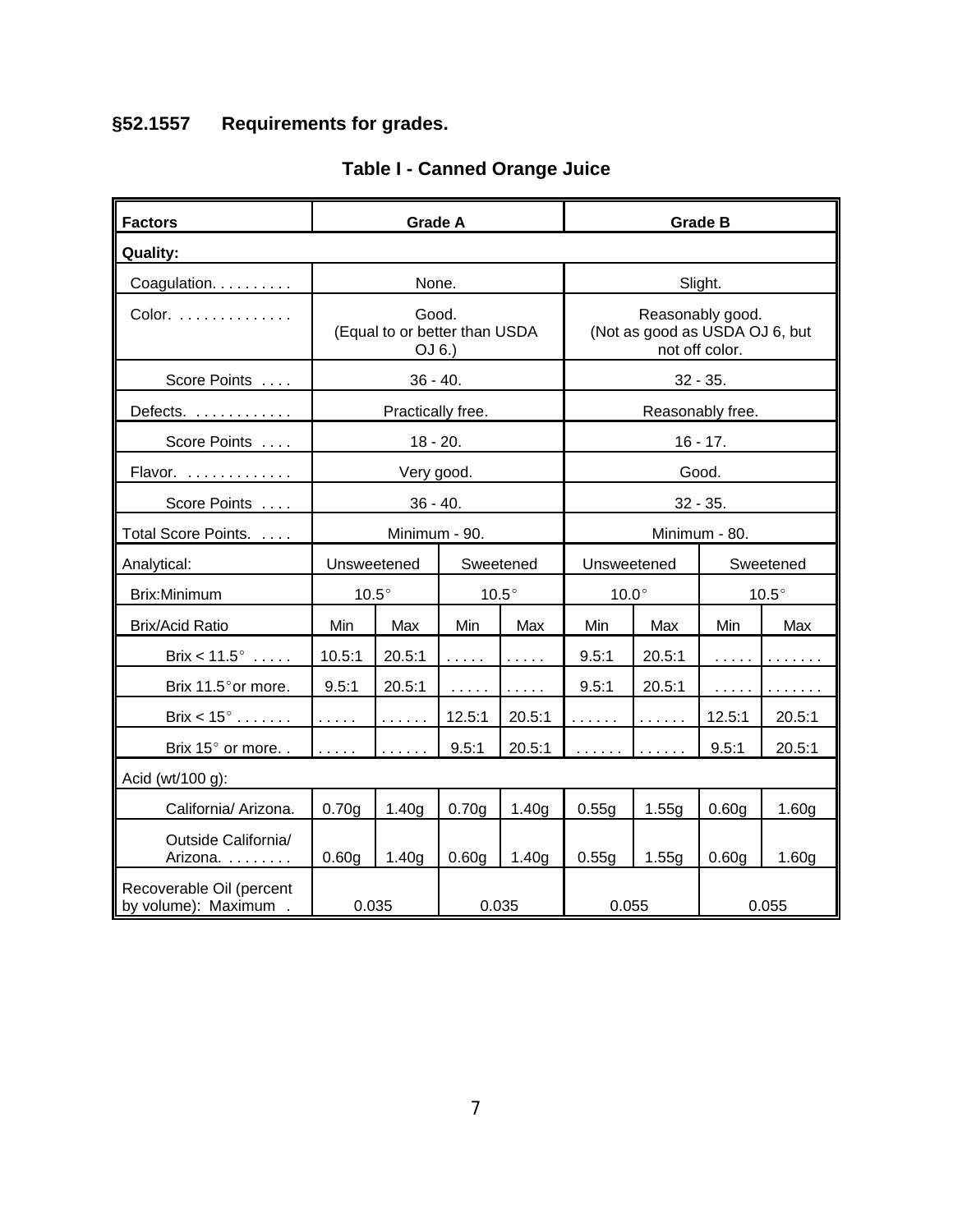| <b>Factors</b>                                                                                                                  | <b>Grade A</b> |                                                    |              |        | <b>Grade B</b>                                             |                  |                         |     |  |
|---------------------------------------------------------------------------------------------------------------------------------|----------------|----------------------------------------------------|--------------|--------|------------------------------------------------------------|------------------|-------------------------|-----|--|
| Quality: 1/                                                                                                                     |                |                                                    |              |        |                                                            |                  |                         |     |  |
| Appearance                                                                                                                      |                | Fresh orange juice                                 |              |        | Fresh orange juice.                                        |                  |                         |     |  |
| Reconstitution.                                                                                                                 |                | Reconstitutes properly.                            |              |        |                                                            |                  | Reconstitutes properly. |     |  |
| Color. $\ldots$                                                                                                                 |                | Very Good.<br>(Equal to or better than USDA OJ 5.) |              |        | Good.<br>(Not as good as USDA OJ 5, but<br>not off color.) |                  |                         |     |  |
| Score points                                                                                                                    |                | 36-40                                              |              |        |                                                            | 32-35            |                         |     |  |
| Defects.                                                                                                                        |                | Practically free.                                  |              |        |                                                            | Reasonably free. |                         |     |  |
| Score points                                                                                                                    |                | 18-20                                              |              |        |                                                            | $16 - 17$        |                         |     |  |
| Flavor.                                                                                                                         |                | Very good.                                         |              |        |                                                            | Good.            |                         |     |  |
| Score points                                                                                                                    |                | 36-40                                              |              |        | 32-35                                                      |                  |                         |     |  |
| Total Score Points.                                                                                                             |                |                                                    | Minimum - 90 |        | Minimum - 80                                               |                  |                         |     |  |
| Analytical:                                                                                                                     |                | Unsweetened                                        | Sweetened    |        | Unsweetened                                                |                  | Sweetened               |     |  |
| Concentrate:<br>Brix value:<br>Minimum.                                                                                         |                | $41.8^\circ$                                       | $42.0^\circ$ |        | $41.8^\circ$                                               |                  | $42.0^\circ$            |     |  |
| Brix value/Acid Ratio:                                                                                                          | Min            | Max                                                | Min          | Max    | Min                                                        | Max              | Min                     | Max |  |
| California/ Arizona.                                                                                                            | 11.5:1         | 19.5:1                                             | 12.0:1       | 19.5:1 | 10.0:1                                                     |                  | 10.0:1                  |     |  |
| Outside California/<br>Arizona.                                                                                                 | 12.5:1         | 19.5:1                                             | 13.0:1       | 19.5:1 | 10.0:1                                                     |                  | 10.0:1                  |     |  |
| Reconstituted Juice:                                                                                                            |                |                                                    |              |        |                                                            |                  |                         |     |  |
| Brix: Minimum.                                                                                                                  | $11.8^\circ$   |                                                    |              |        | $11.8^\circ$                                               |                  |                         |     |  |
| Soluble Orange Solids,<br>exclusive of sweetener<br>(percent by weight of<br>finished product):<br>Minimum. $\dots \dots \dots$ |                |                                                    | 11.8         |        |                                                            |                  | 11.8                    |     |  |
| Recoverable Oil<br>(percent by volume):<br>Maximum                                                                              |                | 0.035                                              |              |        |                                                            | 0.040            |                         |     |  |

# **Table II - Frozen Concentrated Orange Juice**

1/ Reconstituted prior to grading.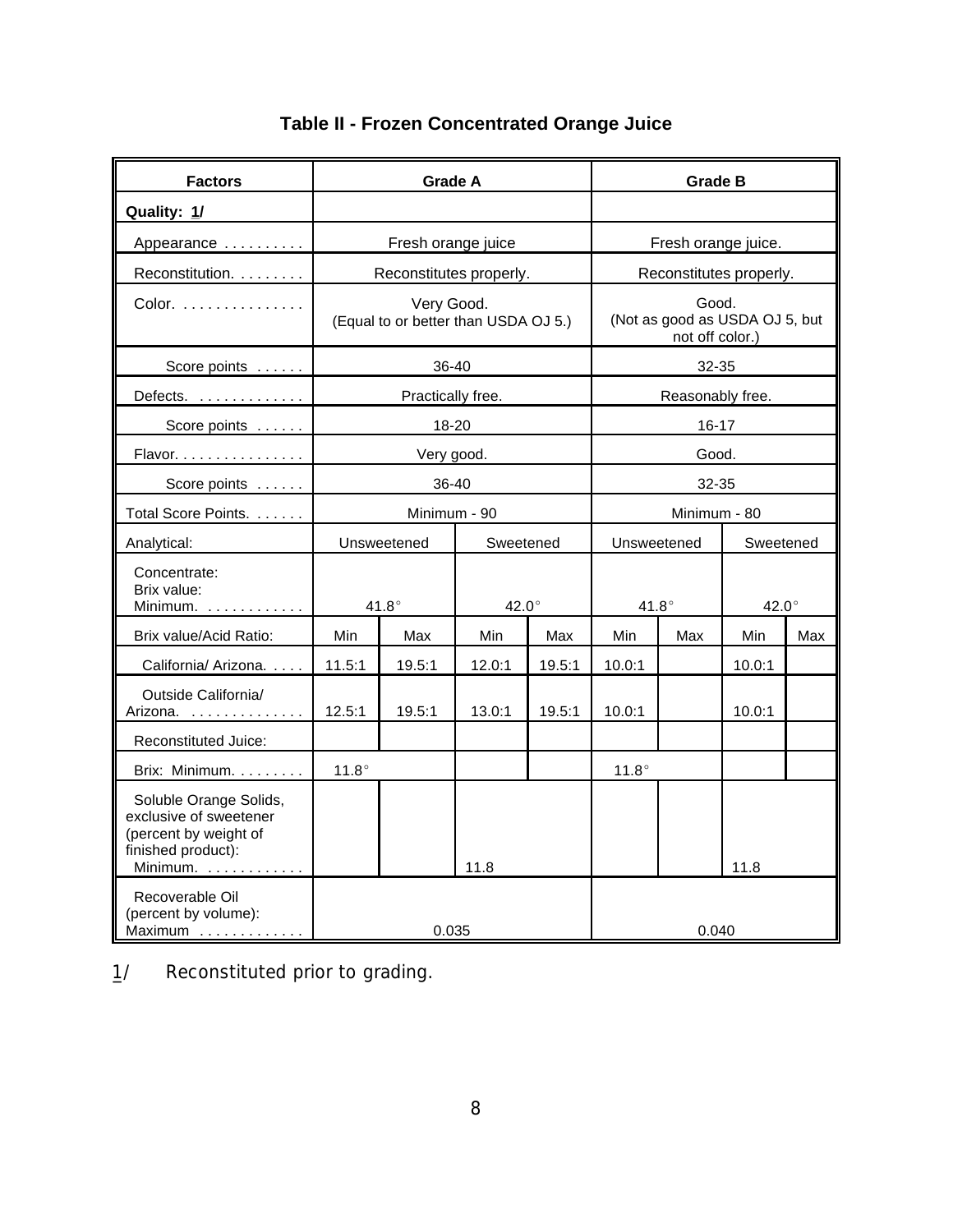| <b>Factors</b>                                     |        | <b>Grade A</b>                                        | <b>Grade B</b>                                             |                         |  |  |
|----------------------------------------------------|--------|-------------------------------------------------------|------------------------------------------------------------|-------------------------|--|--|
| Quality: 1/                                        |        |                                                       |                                                            |                         |  |  |
| Appearance.                                        |        | Fresh orange juice.                                   | Fresh orange juice.                                        |                         |  |  |
| Reconstitution.                                    |        | Reconstitutes properly.                               |                                                            | Reconstitutes properly. |  |  |
| Color.                                             |        | Very good.<br>(Equal to or better than<br>USDA OJ 5.) | Good.<br>(Not as good as USDA OJ<br>5, but not off color.) |                         |  |  |
| Score points.                                      |        | $36 - 40.$                                            | $32 - 35.$                                                 |                         |  |  |
| Defects.                                           |        | Practically free.                                     |                                                            | Reasonably free.        |  |  |
| Score points.                                      |        | $18 - 20.$                                            | 16 - 17.                                                   |                         |  |  |
| Flavor.                                            |        | Very good.                                            | Good.                                                      |                         |  |  |
| Score points.                                      |        | $36 - 40.$                                            | $32 - 35.$                                                 |                         |  |  |
| Total Score Points                                 |        | Minimum - 90.                                         | Minimum - 80.                                              |                         |  |  |
| Analytical:                                        |        |                                                       |                                                            |                         |  |  |
| Concentrate:                                       |        |                                                       |                                                            |                         |  |  |
| Brix value:<br>Minimum.                            |        | $41.8^\circ$                                          | $41.8^\circ$                                               |                         |  |  |
| Brix value/Acid Ratio.                             | Min    | Max                                                   | Min                                                        | Max                     |  |  |
|                                                    | 21.0:1 | 26.0:1                                                | 21.0:1                                                     | 26.0:1                  |  |  |
| <b>Reconstituted Juice:</b>                        |        |                                                       |                                                            |                         |  |  |
| Brix: Minimum.                                     |        | $11.8^\circ$                                          | $11.8^\circ$                                               |                         |  |  |
| Recoverable Oil<br>(percent by<br>volume): Maximum | 0.035. |                                                       |                                                            | 0.040.                  |  |  |

# **Table III - Reduced Acid Frozen Concentrated Orange Juice**

**\_1/** Reconstituted prior to grading.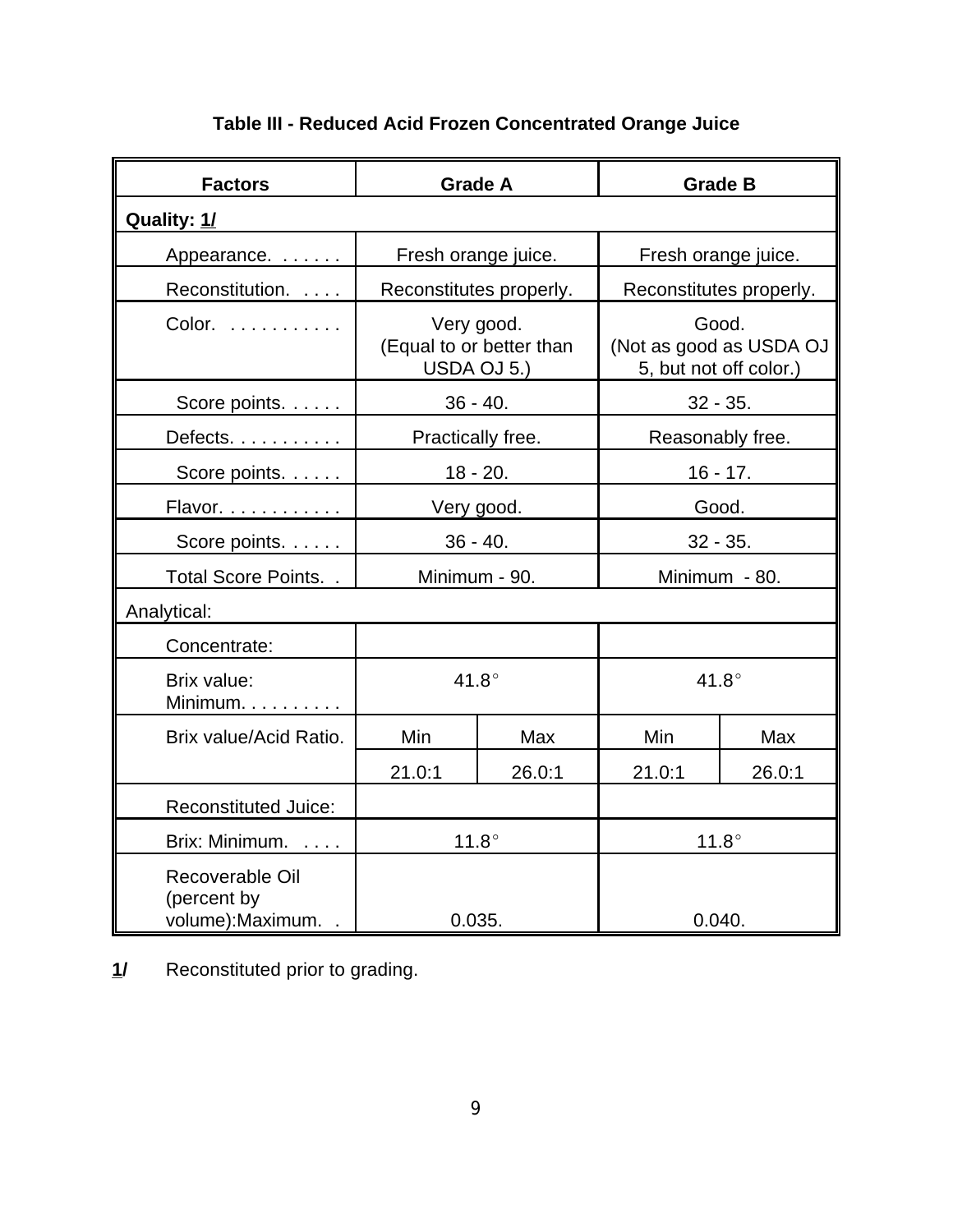| <b>Factors</b>                                                                                                         |                                                  | <b>Grade A</b>          |                                                                      | <b>Grade B</b> |  |
|------------------------------------------------------------------------------------------------------------------------|--------------------------------------------------|-------------------------|----------------------------------------------------------------------|----------------|--|
| Quality: 2/                                                                                                            |                                                  |                         |                                                                      |                |  |
| Reconstitution.                                                                                                        |                                                  | Reconstitutes properly. | Reconstitutes properly                                               |                |  |
| Color.                                                                                                                 | Good.<br>(Equal to or better than<br>USDA OJ 6.) |                         | Reasonably good.<br>(Not as good as USDA OJ<br>6, but not off color) |                |  |
| Score Points                                                                                                           |                                                  | $36 - 40.$              |                                                                      | $32 - 35.$     |  |
| Defects.                                                                                                               | Practically free.                                |                         | Reasonably free.                                                     |                |  |
| Score Points.                                                                                                          |                                                  | $18 - 20.$              | $16 - 17.$                                                           |                |  |
| Flavor.                                                                                                                | Very good.                                       |                         | Good.                                                                |                |  |
| Score Points.                                                                                                          | $36 - 40.$                                       |                         | $32 - 35.$                                                           |                |  |
| Total Score Points                                                                                                     | Minimum - 90.                                    |                         | Minimum - 80.                                                        |                |  |
| <b>Analytical:</b>                                                                                                     |                                                  |                         |                                                                      |                |  |
| Soluble orange solids,<br>exclusive of sweetener<br>(percent by weight of<br>finished product):<br>Minimum. . <u>.</u> | $11.8^\circ$                                     |                         | $11.8^\circ$                                                         |                |  |
|                                                                                                                        | Min                                              | Max                     | Min                                                                  | Max            |  |
| Brix value/Acid Ratio.                                                                                                 | 8.0:1                                            | 24.0:1                  | 8.0:1                                                                | 24.0:1         |  |

# **Table IV - Concentrated Orange Juice for Manufacturing**

2/ Reconstituted to 11.8° Brix prior to grading.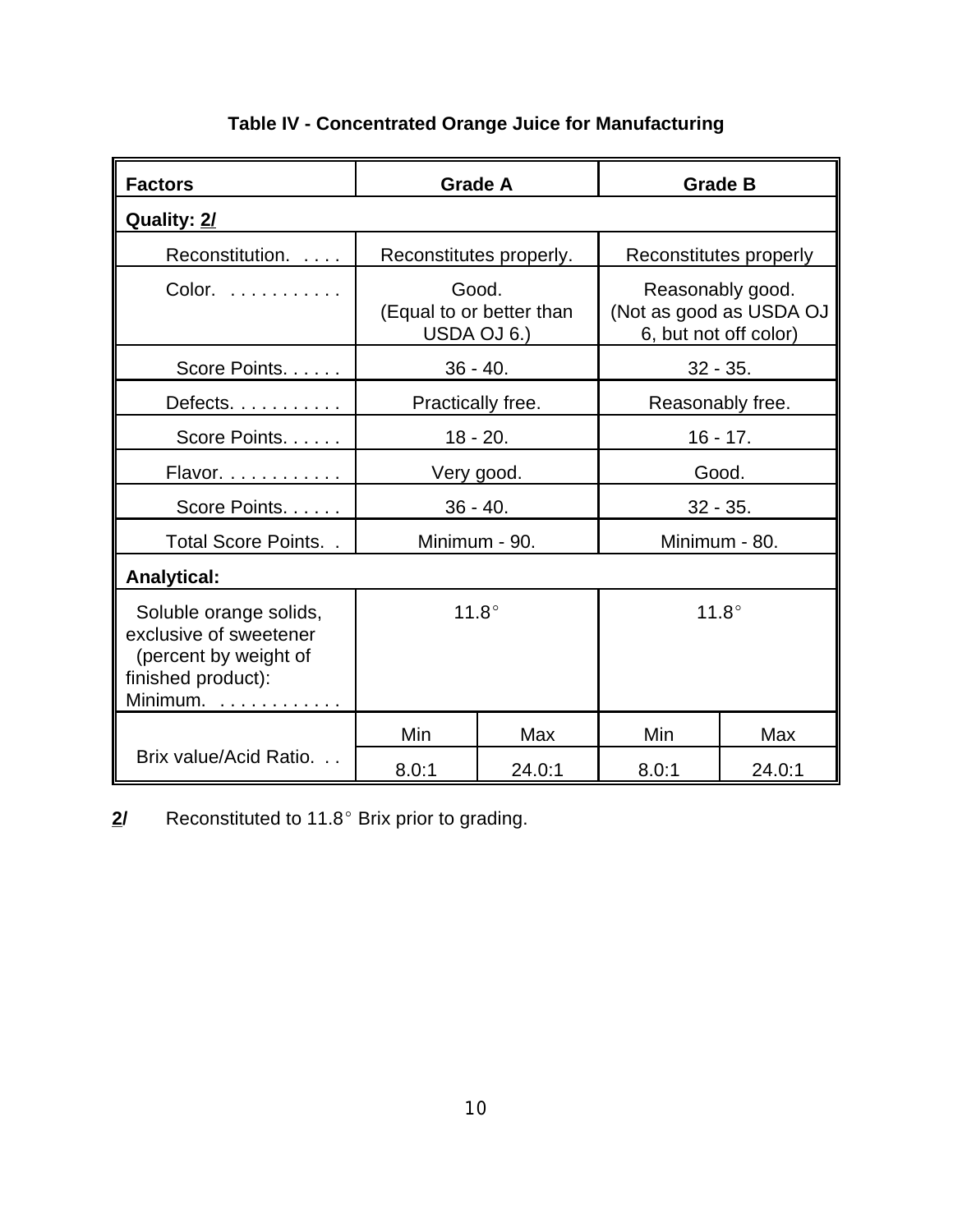| <b>Factors</b>                                                                                              | <b>Grade A</b>                                     |                         |                                    |              | <b>Grade B</b>                                  |                               |                         |              |  |
|-------------------------------------------------------------------------------------------------------------|----------------------------------------------------|-------------------------|------------------------------------|--------------|-------------------------------------------------|-------------------------------|-------------------------|--------------|--|
| Quality: 1/                                                                                                 |                                                    |                         |                                    |              |                                                 |                               |                         |              |  |
| Appearance.                                                                                                 |                                                    | orange juice.           | Reasonably characteristic of fresh |              | Fairly characteristic of fresh orange<br>juice. |                               |                         |              |  |
| Reconstitution.                                                                                             |                                                    | Reconstitutes properly. |                                    |              |                                                 |                               | Reconstitutes properly. |              |  |
| $Color. \ldots \ldots \ldots$                                                                               | Very good. (Equal to or better than<br>USDA OJ 5.) |                         |                                    |              |                                                 | Good. (Not as good as USDA OJ | 5, but not off color)   |              |  |
| Score Points                                                                                                |                                                    | $36 - 40.$              |                                    |              |                                                 |                               | $32 - 35.$              |              |  |
| Defects.                                                                                                    |                                                    | Practically free.       |                                    |              |                                                 |                               | Reasonably free.        |              |  |
| Score Points                                                                                                |                                                    | $18 - 20.$              |                                    |              |                                                 |                               | $16 - 17.$              |              |  |
| Flavor.                                                                                                     |                                                    | Very good.              |                                    |              |                                                 | Good.                         |                         |              |  |
| Score Points                                                                                                | $36 - 40.$                                         |                         |                                    |              | $32 - 35.$                                      |                               |                         |              |  |
| Total Score Points. .                                                                                       |                                                    | Minimum - 90.           |                                    |              | Minimum - 80.                                   |                               |                         |              |  |
| Analytical:                                                                                                 |                                                    |                         |                                    |              |                                                 |                               |                         |              |  |
| Concentrate:                                                                                                | Unsweetened                                        |                         | Sweetened                          |              | Unsweetened                                     |                               | Sweetened               |              |  |
| Brix value:<br>Minimum. $\ldots$                                                                            | $41.8^\circ$                                       |                         | $42.0^\circ$                       |              | $41.8^\circ$                                    |                               | 42.0°                   |              |  |
|                                                                                                             | Min                                                | Max                     | Min                                | Max          | Min                                             | Max                           | Min                     | Max          |  |
| Brix/Acid Ratio.                                                                                            | 11.5:1                                             | 20.0:1                  | 12.0:1                             | 20.0:1       | 9.5:1                                           | 20.0:1                        | 10.0:1                  | 20.0:1       |  |
| Reconstituted Juice:                                                                                        |                                                    |                         |                                    |              |                                                 |                               |                         |              |  |
| Brix: Minimum.                                                                                              | $11.8^\circ$                                       |                         |                                    |              | $11.8^\circ$                                    |                               |                         |              |  |
| Soluble orange<br>solids, exclusive of<br>sweetener (percent<br>by weight of finished<br>product): Minimum. |                                                    |                         |                                    | $11.8^\circ$ |                                                 |                               |                         | $11.8^\circ$ |  |
| Recoverable Oil<br>(percent by volume):<br>Maximum.                                                         |                                                    | 0.035                   |                                    |              |                                                 |                               | 0.040                   |              |  |

# **Table V - Canned Concentrated Orange Juice**

1/ Reconstituted prior to grading.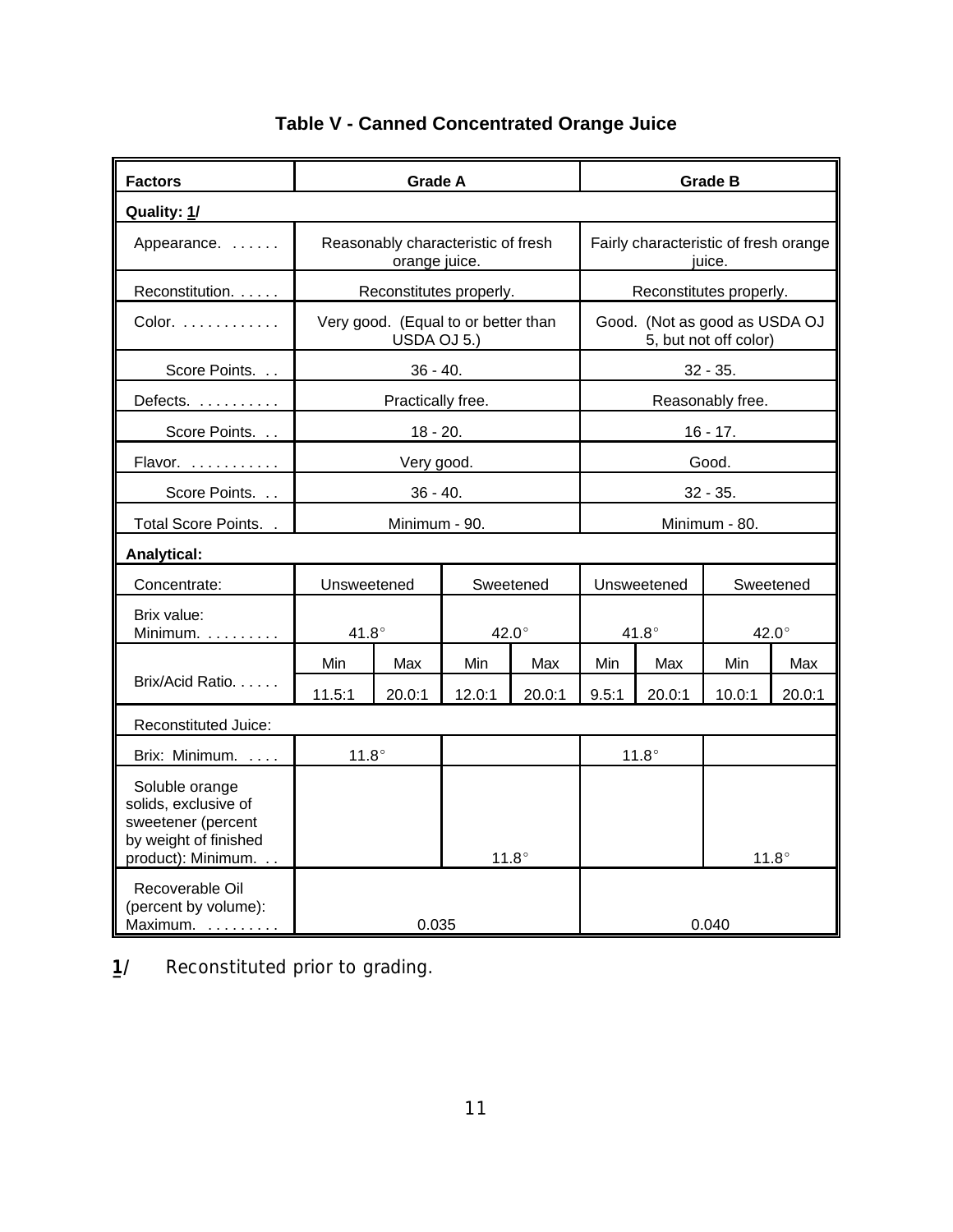| <b>Factors</b>                                                                                           |        | <b>Grade A</b>                                      | <b>Grade B</b>                                                       |               |  |  |
|----------------------------------------------------------------------------------------------------------|--------|-----------------------------------------------------|----------------------------------------------------------------------|---------------|--|--|
| Quality: 2/                                                                                              |        |                                                     |                                                                      |               |  |  |
| Appearance.                                                                                              |        | Reasonably characteristic<br>of fresh orange juice. | Fairly characteristic of fresh<br>orange juice.                      |               |  |  |
| Reconstitution.                                                                                          |        | Reconstitutes properly.                             | Reconstitutes properly.                                              |               |  |  |
|                                                                                                          |        | Good.<br>(Equal to or better than<br>USDA OJ 6.)    | Reasonably good.<br>(Not as good as USDA OJ<br>6, but not off color) |               |  |  |
| Score Points.                                                                                            |        | $36 - 40.$                                          | $32 - 35.$                                                           |               |  |  |
|                                                                                                          |        | Practically free.                                   | Reasonably free.                                                     |               |  |  |
| Score Points.                                                                                            |        | $18 - 20.$                                          | $16 - 17.$                                                           |               |  |  |
|                                                                                                          |        | Very good.                                          | Good.                                                                |               |  |  |
| Score Points.                                                                                            |        | $36 - 40.$                                          | $32 - 35.$                                                           |               |  |  |
| Total Score Points.                                                                                      |        | Minimum - 90.                                       |                                                                      | Minimum - 80. |  |  |
| Analytical: 3/                                                                                           |        |                                                     |                                                                      |               |  |  |
|                                                                                                          |        | $11.8^\circ$                                        | $11.8^\circ$                                                         |               |  |  |
|                                                                                                          | Min    | Max                                                 | Min                                                                  | Max           |  |  |
|                                                                                                          | 12.0:1 | 18.0:1                                              | 10.5:1                                                               | 19.0:1        |  |  |
| Soluble orange solids, exclusive of<br>sweetener (percent by weight of<br>reconstituted juice): Minimum. |        | 11.8                                                |                                                                      | 11.8          |  |  |
| Recoverable Oil (percent by volume):<br>Maximum. <u></u>                                                 |        | 0.035                                               | 0.045                                                                |               |  |  |

## **Table VI - Dehydrated Orange Juice**

2/ Reconstituted to 11.8° Brix prior to grading.

**3/** Reconstituted by label directions prior to analysis.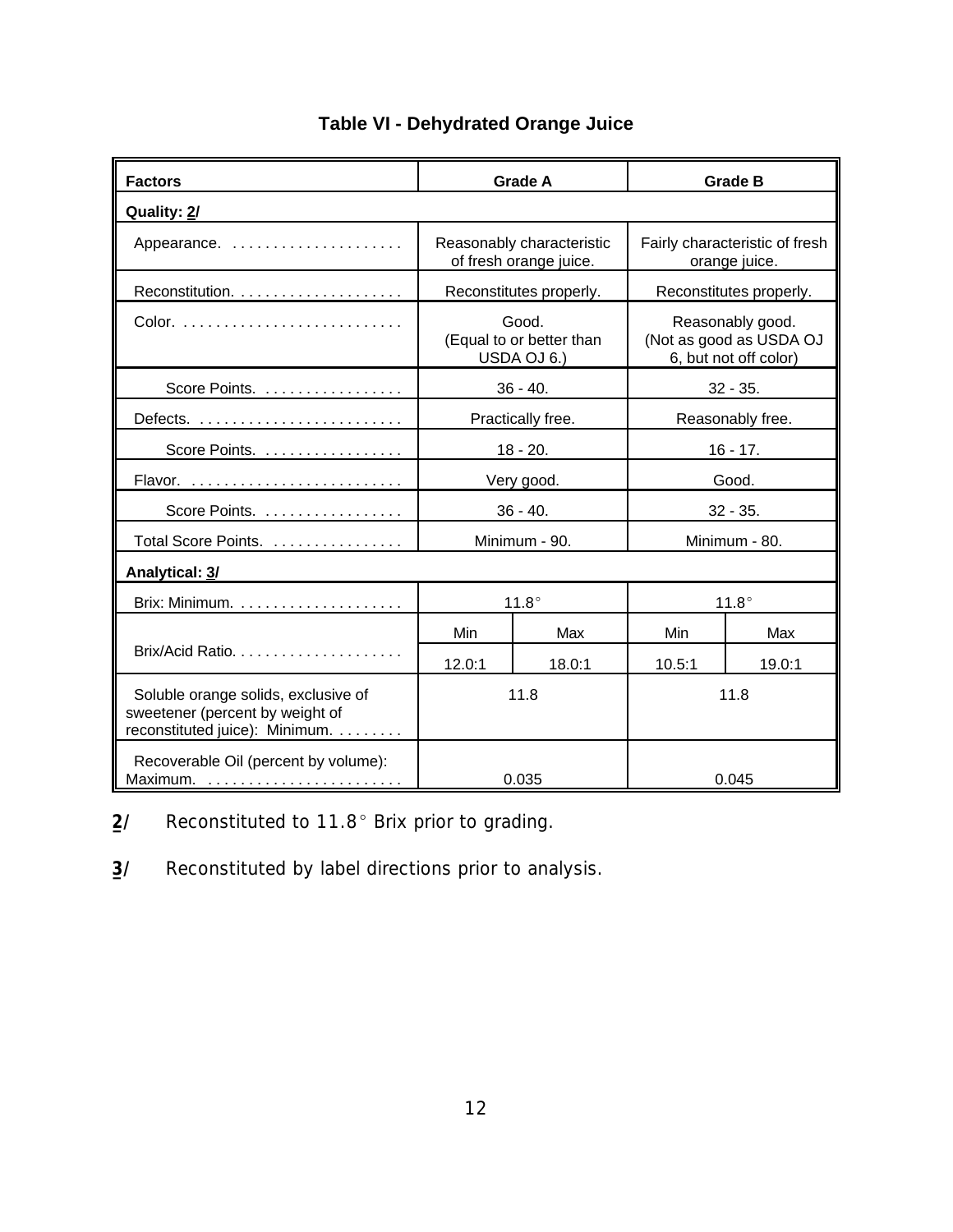| <b>Factors</b>                                                                                              | <b>Grade A</b>                                                    |        |                     |           | <b>Grade B</b>      |             |                                              |           |  |  |
|-------------------------------------------------------------------------------------------------------------|-------------------------------------------------------------------|--------|---------------------|-----------|---------------------|-------------|----------------------------------------------|-----------|--|--|
| <b>Quality:</b>                                                                                             |                                                                   |        |                     |           |                     |             |                                              |           |  |  |
| Appearance.                                                                                                 |                                                                   |        | Fresh orange juice. |           | Fresh orange juice. |             |                                              |           |  |  |
| Coagulation.                                                                                                | None.                                                             |        |                     |           | None.               |             |                                              |           |  |  |
| Separation                                                                                                  | No material.                                                      |        |                     |           |                     |             | Some.                                        |           |  |  |
| $Color.$                                                                                                    | Very Good.<br>(Not as good as OJ 5 but much better<br>than OJ 6.) |        |                     |           |                     |             | Good.<br>(Fails Grade A, but not off color.) |           |  |  |
| Score Points                                                                                                | $36 - 40.$                                                        |        |                     |           |                     |             | $32 - 35.$                                   |           |  |  |
| Defects.                                                                                                    | Practically free.                                                 |        |                     |           |                     |             | Reasonably free.                             |           |  |  |
| Score Points                                                                                                | $18 - 20.$                                                        |        |                     |           |                     |             | $16 - 17.$                                   |           |  |  |
| Flavor.                                                                                                     | Very good.                                                        |        |                     |           | Good.               |             |                                              |           |  |  |
| Score Points                                                                                                |                                                                   |        | $36 - 40.$          |           | $32 - 35.$          |             |                                              |           |  |  |
| <b>Total Score</b><br>Points.                                                                               | Minimum - 90.                                                     |        |                     |           | Minimum - 80.       |             |                                              |           |  |  |
| <b>Analytical:</b>                                                                                          |                                                                   |        |                     |           |                     |             |                                              |           |  |  |
|                                                                                                             | Unsweetened                                                       |        |                     | Sweetened |                     | Unsweetened |                                              | Sweetened |  |  |
| Brix: Minimum.                                                                                              | 11.0                                                              |        | 11.0                |           | 10.5                |             | 10.5                                         |           |  |  |
| Soluble orange solids,<br>exclusive of sweetener<br>(percent by weight of<br>finished product):<br>Minimum. |                                                                   |        | 11.0                |           |                     |             |                                              | 10.5      |  |  |
| Brix/Acid Ratio:                                                                                            | Min                                                               | Max    | Min                 | Max       | Min                 | Max         | Min                                          | Max       |  |  |
| California/Arizona                                                                                          | 11.5:1                                                            | 18.0:1 | 12.5:1              | 20.5:1    | 10.5:1              | 23.0:1      | 10.5:1                                       | 23.0:1    |  |  |
| Outside California/<br>Arizona                                                                              | 12.5:1                                                            | 20.5:1 | 12.5:1              | 20.5:1    | 10.5:1              | 23.0:1      | 10.5:1                                       | 23.0:1    |  |  |
| Recoverable Oil<br>(percent by volume):<br>Maximum.                                                         | 0.035                                                             |        |                     |           |                     |             | 0.045                                        |           |  |  |

# **Table VII - Pasteurized Orange Juice**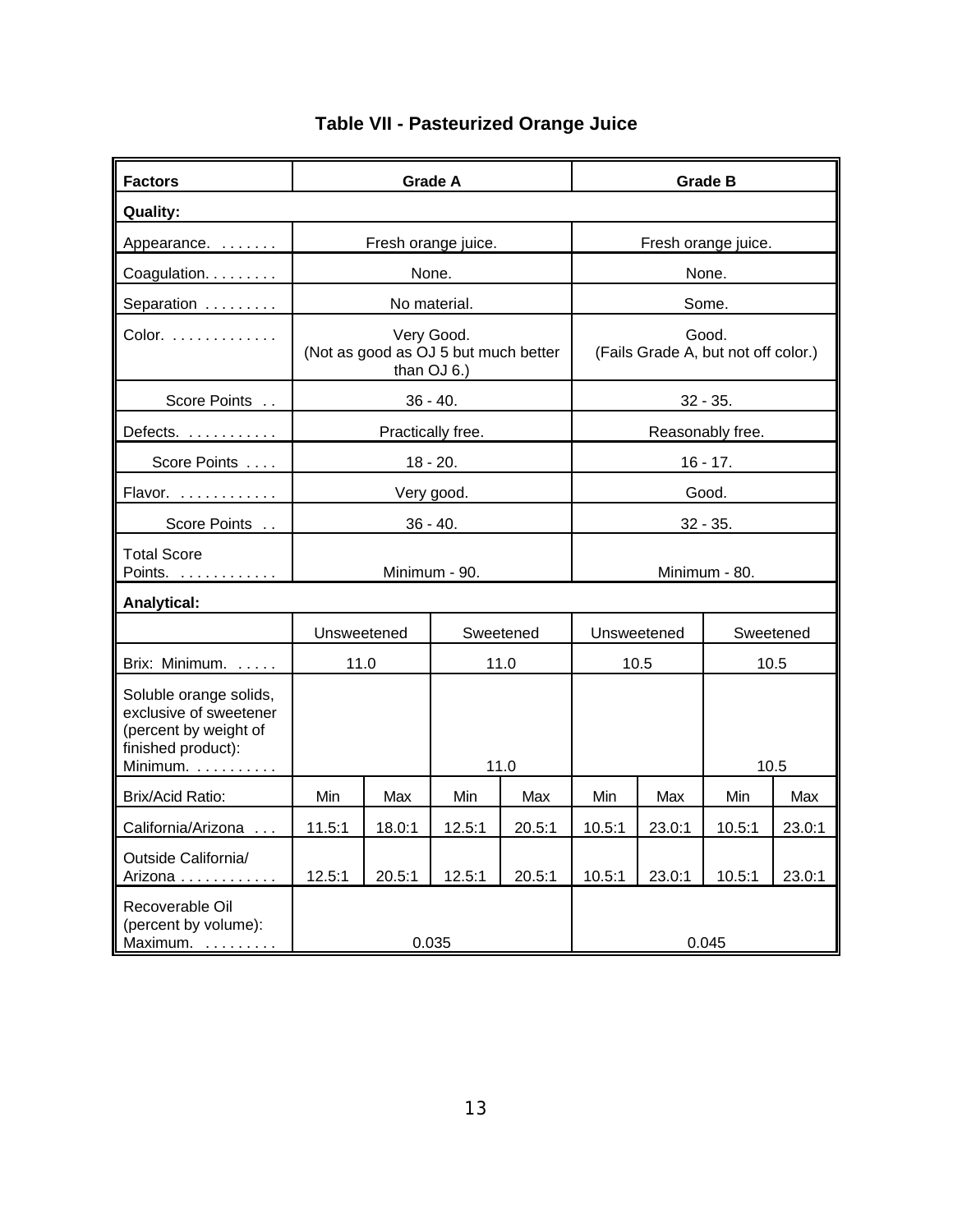| <b>Factors</b>                                                                                              | <b>Grade A</b>                                                         |                     |              |                                              | <b>Grade B</b> |                     |              |        |  |
|-------------------------------------------------------------------------------------------------------------|------------------------------------------------------------------------|---------------------|--------------|----------------------------------------------|----------------|---------------------|--------------|--------|--|
| <b>Quality:</b>                                                                                             |                                                                        |                     |              |                                              |                |                     |              |        |  |
| Appearance.                                                                                                 |                                                                        | Fresh orange juice. |              |                                              |                | Fresh orange juice. |              |        |  |
| Coagulation.                                                                                                |                                                                        | None.               |              |                                              |                |                     | None.        |        |  |
| Separation.                                                                                                 |                                                                        | No material.        |              |                                              |                |                     | Some.        |        |  |
| Color.                                                                                                      | Very good.<br>(Not as good as OJ 5 but much better<br>than USDA OJ 6.) |                     |              | Good.<br>(Fails Grade A, but not off color.) |                |                     |              |        |  |
| Score Points                                                                                                | $36 - 40.$                                                             |                     |              |                                              |                | $32 - 35.$          |              |        |  |
| Defects.                                                                                                    | Practically free.                                                      |                     |              | Reasonably free.                             |                |                     |              |        |  |
| Score Points                                                                                                | $18 - 20.$                                                             |                     |              | $16 - 17.$                                   |                |                     |              |        |  |
| Flavor.                                                                                                     | Very good.                                                             |                     |              | Good.                                        |                |                     |              |        |  |
| Score Points                                                                                                | $36 - 40.$                                                             |                     |              | $32 - 35.$                                   |                |                     |              |        |  |
| Total Score Points                                                                                          |                                                                        | Minimum - 90.       |              |                                              | Minimum - 80.  |                     |              |        |  |
| Analytical:                                                                                                 | Unsweetened                                                            |                     | Sweetened    |                                              | Unsweetened    |                     | Sweetened    |        |  |
| Brix: Minimum.                                                                                              |                                                                        | $11.8^\circ$        | $11.8^\circ$ |                                              | $11.8^\circ$   |                     | $11.8^\circ$ |        |  |
| Soluble orange<br>solids, exclusive of<br>sweetener (percent<br>by weight of finished<br>product): Minimum. |                                                                        |                     | 11.8         |                                              |                |                     |              | 11.8   |  |
| Brix/Acid Ratio:                                                                                            | Min                                                                    | Max                 | Min          | Max                                          | Min            | Max                 | Min          | Max    |  |
| California/Arizona                                                                                          | 11.5:1                                                                 | 18.0:1              | 12.5:1       | 20.5:1                                       | 11.0:1         | 23.0:1              | 11.0:1       | 23.0:1 |  |
| Outside California/<br>Arizona                                                                              | 12.5:1                                                                 | 20.5:1              | 12.5:1       | 20.5:1                                       | 11.0:1         | 23.0:1              | 11.0:1       | 23.0:1 |  |
| Recoverable oil<br>(percent by volume):<br>Maximum                                                          | 0.035                                                                  |                     |              |                                              |                |                     | 0.045        |        |  |

# **Table VIII - Orange Juice from Concentrate**